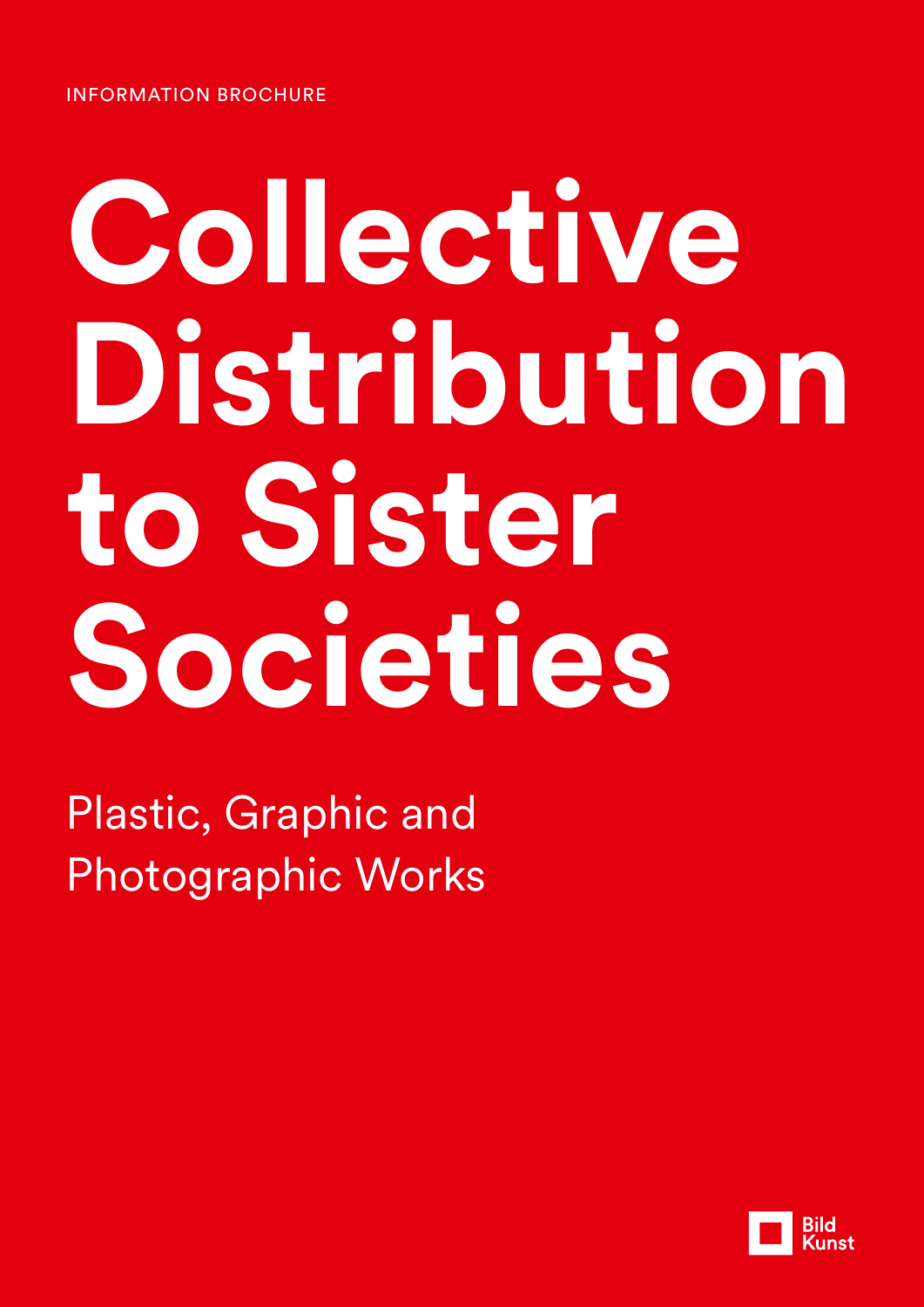

### A. Section 1 – Introduction

This brochure is a practical guideline explaining the collective distribution of Bild-Kunst in the field of plastic, graphic and photographic works ("image works")<sup>1</sup> .

The long-standing distribution plan of Bild-Kunst had undergone a complete reform between 2016 and 2018. National requirements based on the EU CMO Directive had to be considered. In addition, the consistency and transparency of the new set of rules had been considerably improved.

After an intensive review that took into account the experience with the reform, the membership assembly of Bild-Kunst approved a second reform in December 2021. The collective distribution to fine artists, photographers, illustrators, and designers is now based on one paramount principle: simplicity. We went as far as the legal requirement would allow us. The following major principles were implemented:

- The distinction between fine artists and other image authors has been abandoned.
- All image authors are treated equally. That means, every author has access to every distribution line and can claim every one of his or her own works in those lines.
- All works are treated equally. All value factors that were based on the different kinds of works have been abandoned.
- The distribution lines for collective distribution are reduced to four: book, periodicals, websites and TV. All income from remuneration rights for image works is attributed to these four lines. In the future, Bild-Kunst will create a fifth line for Social Media.
- The distribution plan itself has been restructured with the aim to be better readable.

The reform will become effective for the distribution of proceeds for 2021 for the first time.

This guideline has the following objectives:

- Firstly, sister societies receive an overview of the different payouts of the collective distribution in the image field. Thus, sister societies can retrace the current status of payouts of Bild-Kunst for the different distribution lines.
- Secondly, sister societies will receive information on the payouts made on the basis of claims by beneficiaries. Based on this information sister societies can decide whether it is economically worthwhile to collect claims from their own members and submit them to Bild-Kunst.
- Thirdly, this brochure clarifies how sister societies can deal with flat-share distributions, which are made by Bild-Kunst automatically (without any submission of claims).

This brochure does not explain the logic of the distribution plan of Bild-Kunst. The distribution plan is available in German and in English and can be accessed via the web page of Bild-Kunst [\(www.bildkunst.de\)](http://www.bildkunst.de) or via the Governance Portal of CISAC, if required.

<sup>1</sup> Bild-Kunst distinguishes "direct distribution" from "collective distribution". Payments to Bild-Kunst that are attributed to a specific author or a specific work are paid out by direct distribution. In turn, for flat share proceeds without any usage information, collective distribution applies. This is relevant mostly for proceeds from statutory claims to remuneration (private copy remuneration, public lending rights). Statutory claims to remuneration play an important role in Germany. It is, therefore, important that the Sister societies of Bild-Kunst need to be fully aware of the distribution rules so that they can ensure an appropriate level of participation for their beneficiaries.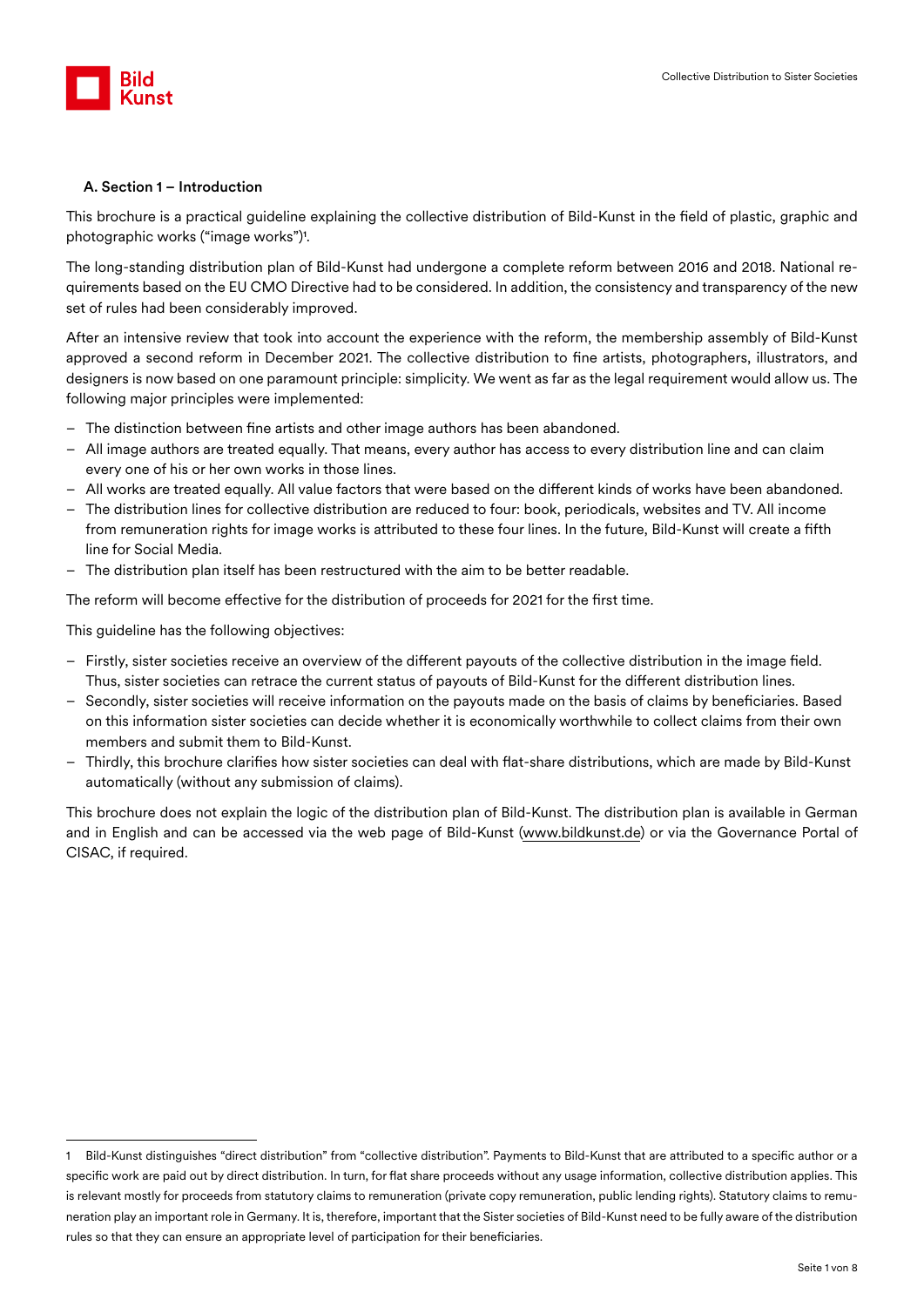

# B. Section 2 – General rules of the distribution plan of Bild-Kunst

Proceeds are combined in "distribution lines".

The four distribution lines of the collective distribution in the image field for authors are found in the following sections of the distribution plan:

| <b>Distribution Line</b>  | <b>Distribution Logic</b> | <b>Rules for claims</b> |
|---------------------------|---------------------------|-------------------------|
| <b>Book</b>               | §26                       | § 34                    |
| <b>Periodicals</b>        | §28                       |                         |
| <b>Websites</b>           | § 30                      | §§ 37, 38, 39           |
| TV (cable retransmission) | $\S 31$                   |                         |

Bild-Kunst will deduct administrative costs from the payouts. These comply with the distribution lines and are disclosed in an Annex to the distribution plan.

Beneficiaries of sister societies are charged with deductions for social and cultural purposes only if this has been agreed upon or if the respective sister society also applies these deductions when paying out to Bild-Kunst (principle of reciprocity). The level of deductions is disclosed in an Annex to the distribution plan.

Bild-Kunst distributes its proceeds appropriate to the period, i.e., for the year for which they were paid. Example: If, in 2019, Bild-Kunst receives an additional payment for the year 2010, this additional payment will be distributed according to the rules of the distribution plan for 2010 (principle of periodicity).

In its quality as a collective management organization, Bild-Kunst does not make any profits and thus only deducts the above-mentioned positions. However, it may become necessary to create reserves, this happens in the following cases:

- Commercially necessary reserves;
- reserves for outsiders;
- reserves for obstacles hindering a payout.

The detailed rules for reserves can be found in the document "Bild-Kunst Distribution Reserve Policy 2019", which is available via the Governance Portal of CISAC.

# C. Section 3 – No differentiation between creation classes

Bild-Kunst represents authors who are creating works in the entire creation class "image", i.e. fine art artists, photographers, illustrators, caricaturists, cartoonists and designers.

Inside Bild-Kunst, fine art artists are assigned to the professional group I (15,698 members), other image authors are assigned to the professional group II (38,648 members)<sup>2</sup> . All authors delegate their statutory claims to remuneration to Bild-Kunst. In addition, and as a rule, fine art artists delegate their exclusive rights (reproduction, online and broadcasting rights) to Bild-Kunst. Photographers and other image authors, however, exercise their exclusive rights on their own with one exemption: the online rights for Social Media Platforms according to Art. 17 DSM-Directive.

For the collective distribution, the distribution lines in the image field do not make any distinctions between creation classes.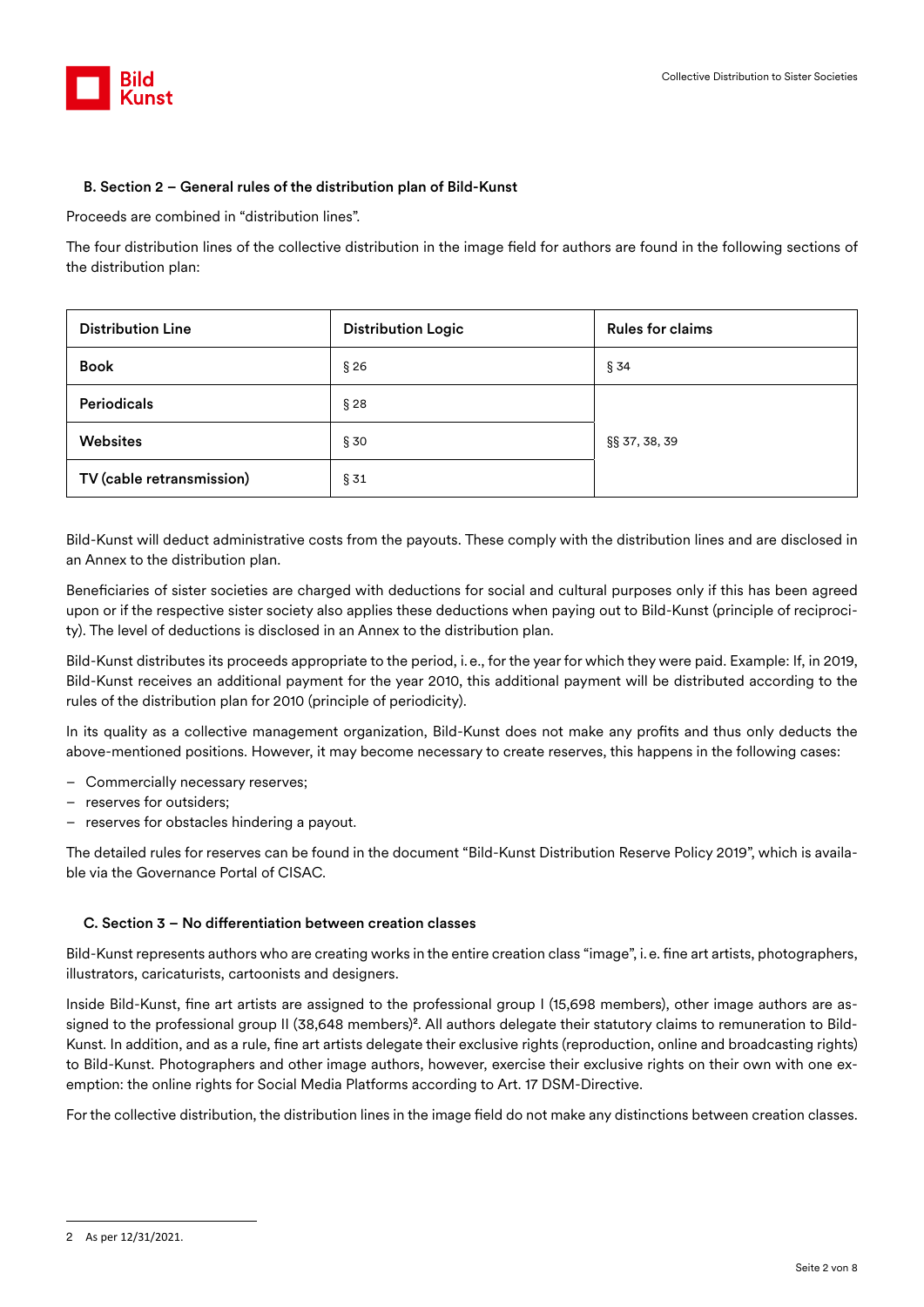

# D. Section 4 – Overview of distributions

From a practical point of view, the payouts of the collective distribution can again be divided into two groups:

- Automatic flat-share distributions and
- claim-based distributions.

Sister societies may automatically receive flat-share distributions for specific circumstances without having to submit claims of their beneficiaries to Bild-Kunst. In contrast to this, claim-based distributions will only be made if the sister society has submitted claims for its beneficiaries up to the closing date. Closing date of a certain year is always 30th June of the following year.

The following description gives an overview of the different distribution lines, divided again into "automatic distributions" and "claim-based distributions":

# 1. Automatic distributions

### 1.1 Non-German books

This distribution refers to visual works in non-German books.

The available amount for payout is distributed to the sister societies according to a split, which can be found in the Annex FB to the distribution plan.

The distribution is made as a flat share. If possible, the sister society should allocate the amount to a distribution line of her own that covers the uses of images in books. The money will not only be available to beneficiaries of the sister society, but to all beneficiaries whose visuals were used in books that are published in the country of the sister society.

The regulation is located in § 26 section 8.1 of the distribution plan.

### 1.2 Non-German periodicals

This distribution refers to visual works in non-German newspapers and magazines.

The available amount for payout is distributed to the sister societies according to a split, which can be found in the Annex FP to the distribution plan.

The distribution is made as a flat share. If possible, the sister society should allocate the amount to a distribution line of her own that covers the uses of images in newspapers and magazines. The money will not only be available to beneficiaries of the sister society, but to all beneficiaries whose visuals were used in periodicals that are published in the country of the sister society.

The regulation is located in § 28 section 8.1 of the distribution plan.

# 1.3 Non-German web pages

This distribution refers to visual works on non-German websites.

The available amount for payout is distributed to the sister societies according to a split, which can be found in the Annex FW to the distribution plan.

The distribution is made as a flat share. If possible, the sister society should allocate the amount to a distribution line of her own that covers the uses of images on websites. The money will not only be available to beneficiaries of the sister society, but to all beneficiaries whose visuals were used on websites related to the country of the sister society.

The regulation is located in § 30 sections 8.1 and 8.2 of the distribution plan.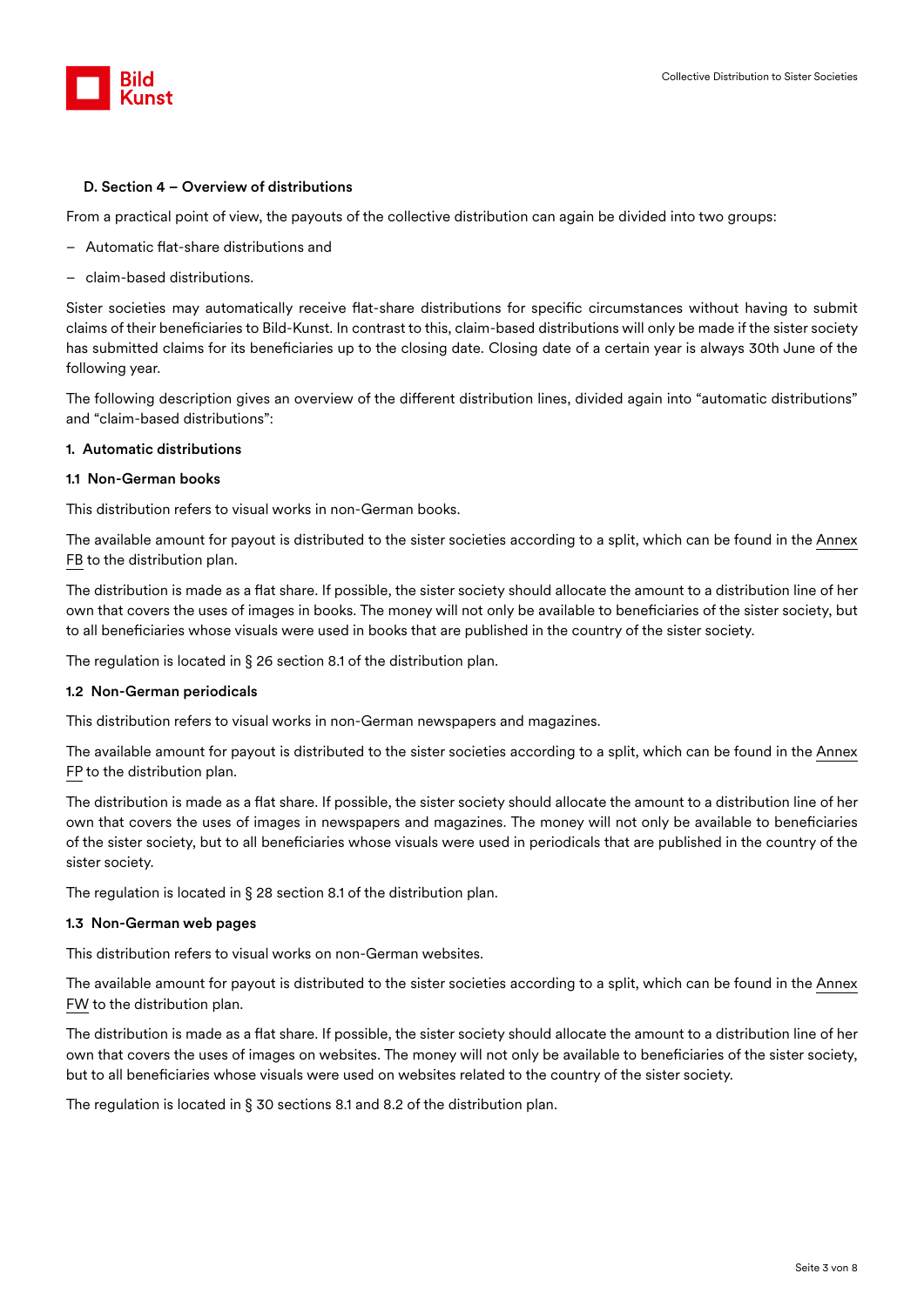

# 2. Claim-based distributions

## 2.1 German Books

A specific share of the proceeds of Bild-Kunst for statutory claims to remuneration will be distributed according to the works of the authors that are printed in German books. From 2022 onward, also e-books shall be taken into account3.

This is a claim-based distribution. Consequently, sister societies need to report claims of their beneficiaries to Bild-Kunst in order to receive a distribution. In turn, this presupposes that the sister societies query or otherwise identify the information on claims (outlined below) from their beneficiaries.

Approximately 33% of Bild-Kunst's income for collective rights in the field of images will be available for the distribution on books, excluding any special payments. This is one of the main distributions of Bild-Kunst. An up-front deduction of 22,5% is applied for the new publisher's share, that was reintroduced into German law in 2021.

Distributions of Bild-Kunst to its sister societies relate to the artist and can be paid out by the sister societies via a direct distribution to their beneficiaries.

The regulation is located in § 26 of the distribution plan.

### 2.2 German periodicals

Another share of the proceeds of Bild-Kunst for statutory claims to remuneration is distributed according to the works of the authors that are printed in German newspapers and magazines. Both print and online periodicals are taken into account.

This is also a claim-based distribution such as the distribution on books, which presupposes that the sister societies need to take action. Details can be found further on.

Approximately 27% of Bild-Kunst's income for collective rights in the field of images will be available for the distribution on periodicals, excluding any special payments. This is one of the main distributions of Bild-Kunst. The publisher's share is 10%.

Distributions of Bild-Kunst to its sister societies relate to the artist and can be paid out by the sister societies via a direct distribution to their beneficiaries.

The regulations can be found in § 28 of the distribution plan.

### 2.3 German web pages

The largest share of the proceeds of Bild-Kunst for statutory claims to remuneration will be distributed according to the works of the authors that are used on German web pages.

Again, this is a claim-based distribution, which presupposes that the sister societies need to take action. Details can be found further on.

Approximately 40% of Bild-Kunst's income for collective rights in the field of images will be available for the distribution on websites, excluding any special payments. This is one of the main distributions of Bild-Kunst. No publisher's share is applied.

Distributions of Bild-Kunst to its sister societies relate to the artist and can be distributed by the sister societies via a direct distribution to their beneficiaries.

The regulations are located in § 30 of the distribution plan.

### 2.4 TV (cable retransmission)

The proceeds of Bild-Kunst for the cable retransmission of visual works amount to less than one million euros per year. No publisher's share is applied, though.

They are distributed on the basis of claims by beneficiaries. Thus, sister societies need to take action to receive a distribution. Details can be found further on.

If there is a distribution, it relates to the artist and the payout can be made via a direct distribution.

The regulations are located in § 31 of the distribution plan.

<sup>3</sup> This has yet to be approved by the membership assembly.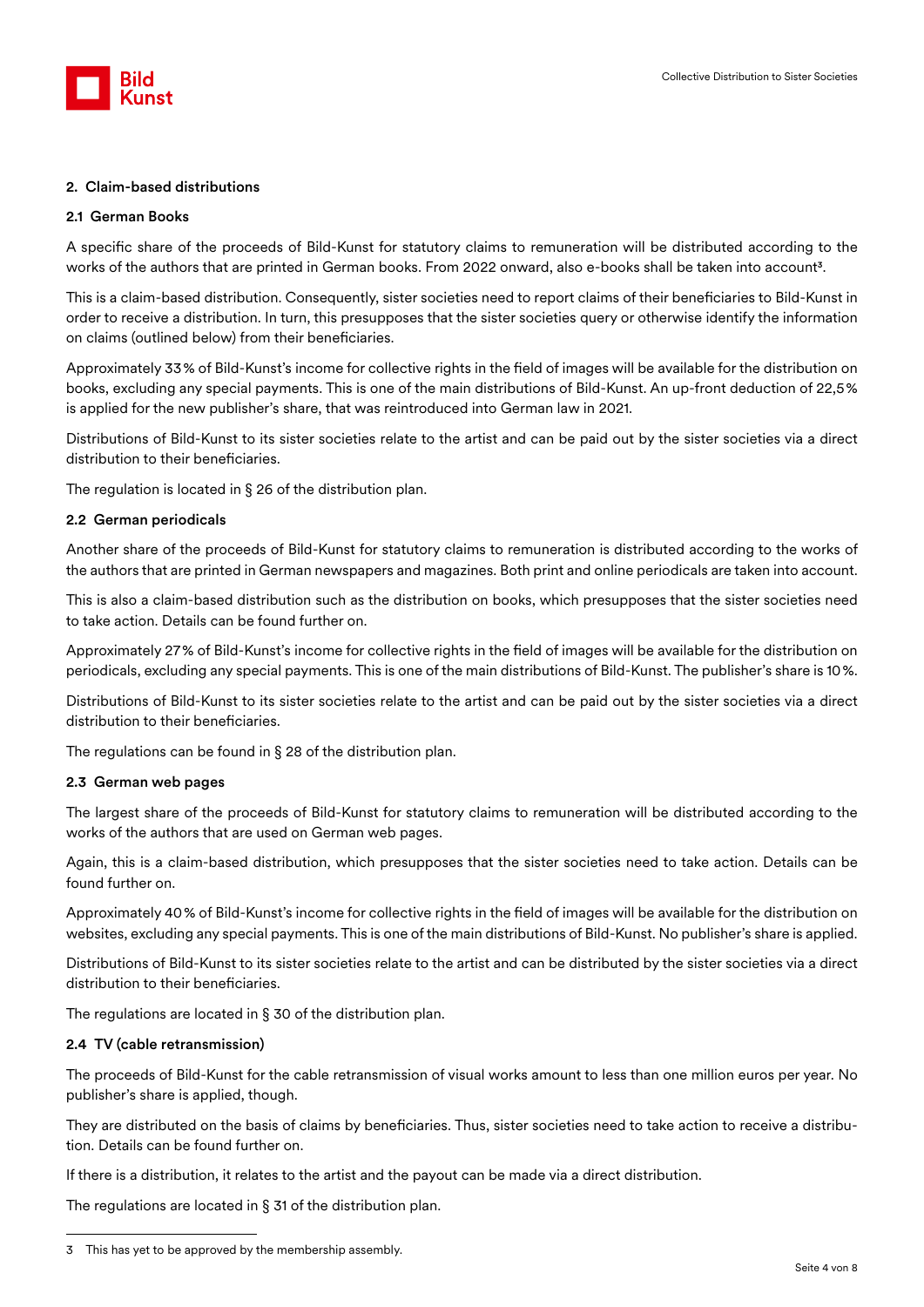

# E. Section 5 – Claim-based distributions – reporting content

This section explains which reporting format is required by the distribution plan of Bild-Kunst for the different claim-based distributions. For an overview, please consult this table:

| <b>Distribution Line</b>  | <b>Claim Format</b>                                                                                                                                                                        |
|---------------------------|--------------------------------------------------------------------------------------------------------------------------------------------------------------------------------------------|
| German Books              | <b>Works in Books</b>                                                                                                                                                                      |
| German Periodicals        | . Professional fees from press publishers and picture agencies<br>and/or<br>Images in (a) print newspapers/magazines or (b) online press media<br>and/or<br>⋅ Presentations of Image Works |
| <b>German Websites</b>    | · Professional fees from TV companies, picture agencies and "other companies"<br>and/or<br>$\cdot$ Images on websites<br>and/or<br>· Presentations of Image Works                          |
| TV (cable retransmission) | · Professional fees from TV companies<br>and/or<br>Images in TV programs with over 1% market share in Germany                                                                              |

# 1. Reporting Format: Works in Books

1.1 For a book to be considered, the following conditions apply:

- Currently, only physical books can be reported, no e-books.
- Books need to have a minimum print run of 250 books.
- The ISBN needs to be indicated or in case that the book comes without ISBN a trial copy including proof of the print run has to be submitted.
- The book can be reported for the year of publication and for the four subsequent years. It has to be reported only once in this period and will be considered automatically in the subsequent years.
- The book was published in German or, for the category "scientific work", in English. Schoolbooks that are officially accredited for German public schools may come in any language.
- In the sense of the distribution plan the following print products are no books: activity books, blank books, brochures, operating instructions, voucher booklets, colouring books, music books, programme booklets, diaries/pocket calendars, wall calendars, phone books and catalogues.

1.2 The book type must be specified for the reported book:

- Children's and youth literature
- Non-fiction and specialist book
- Fiction and other books
- illustrated books and art books, exhibition catalogue
- School book
- Scientific works
- Museum catalogue (Catalogues of museums are labeled "museum catalogues" catalogues of galleries, art associations etc. are labeled "exhibition catalogues".)

1.3 For a visual work in a book to be considered, the following conditions apply:

– If a work of design is reported, it needs to be indicated if it relates to a title design or the overall graphic design.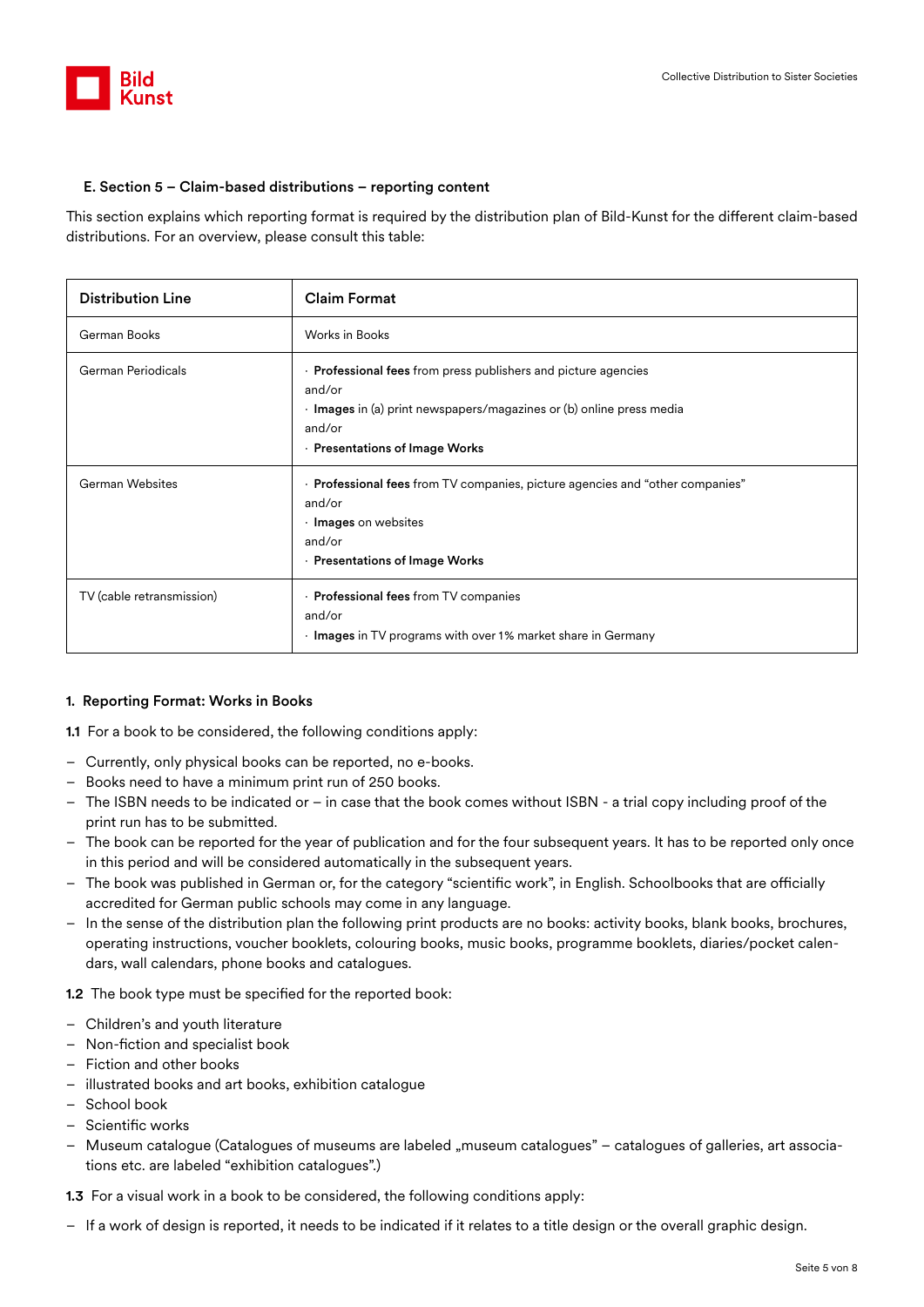

- Visuals of text authors who use their own visual works in scientific works, non-fiction and reference books cannot be claimed as VG Wort will be responsible for the respective distribution in Germany.
- A maximum of 200 visuals per book will be recognized.
- If a work in a museum catalogue has been part of an exhibition, this must be indicated to be eligible for a special distribution of remunerations from museums.

# 2. Reporting Format: Professional Fees

2.1 If beneficiaries of a sister society that manage their exclusive rights on their own<sup>4</sup> generated substantial fees for the following usages, these fees can be claimed.

This refers to the following payments of fees:

- Fees for image works if they have been paid for printing in a German newspaper or magazine (print or online) that was (also) sold in Germany.
- Fees for image works if they were paid for broadcasts on German television.
- Fees for image works if they were paid for being posted on a German web page.

2.2 The fees have to be attributed to one or more of the following client categories:

- Press publishers;
- TV companies (including film production companies);
- Picture Agencies (only for sales in Germany);
- other commercial or non-commercial companies and/or entities.

This categorization is important for allocating the fee to the correct distribution line. Fees from book publishers are not claimable because claims for books are made by using the claim format for books (see above).

- 2.3 Only net fees (exclusive of VAT) are reported.
- 2.4 The year for which the fee was paid needs to be visible on the invoice.

2.5 Fees exceeding 24,000 EUR per year must be confirmed by a tax advisor or a certified accountant.

2.6 Salaries can only be reported if the author is employed at a German publishing house or a German picture agency. We would ask you to consult us in this case.

# 3. Reporting Format: Presentations of Works

3.1 A presentation of a visual work in the sense of the distribution plan is a presentation of one or more works of art, photography, illustration or design, which is organized and promoted by a third party and is typically open to the public. The presentation of art needs to take place in Germany or on German territory to be considered. Examples:

- Presentation of visual works in museums, art clubs, galleries or community institutions;
- festive unveiling of visual works in public places and of art-in-architecture (presentation = "opening event");
- Performances, participatory projects and video art (when organized by a third party);
- Artistic interventions, street art, spontaneous performances (only before unusually large public).

# 3.2 Parameter:

- The number of visual authors/artists that are featured in the presentation (not the number of works) has to be indicated. Eligible are the following categories:  $(1-2) - (3-10) - (11)$  and more).
- A maximum number of 12 presentations can be claimed per year and artist.
- Presentations of one of the Goethe institutes, the ifa institute or one of the German embassies are always considered as "in Germany" even if they take place abroad.

<sup>4</sup> This is usually the case with photographers, illustrators and designers. Also fine artists may take these fees if they manage their exclusive rights alone. The royalties that Bild-Kunst takes for the fine artists she represents, are taken into account automatically, both for her own members and for the beneficiaries of her sister societies.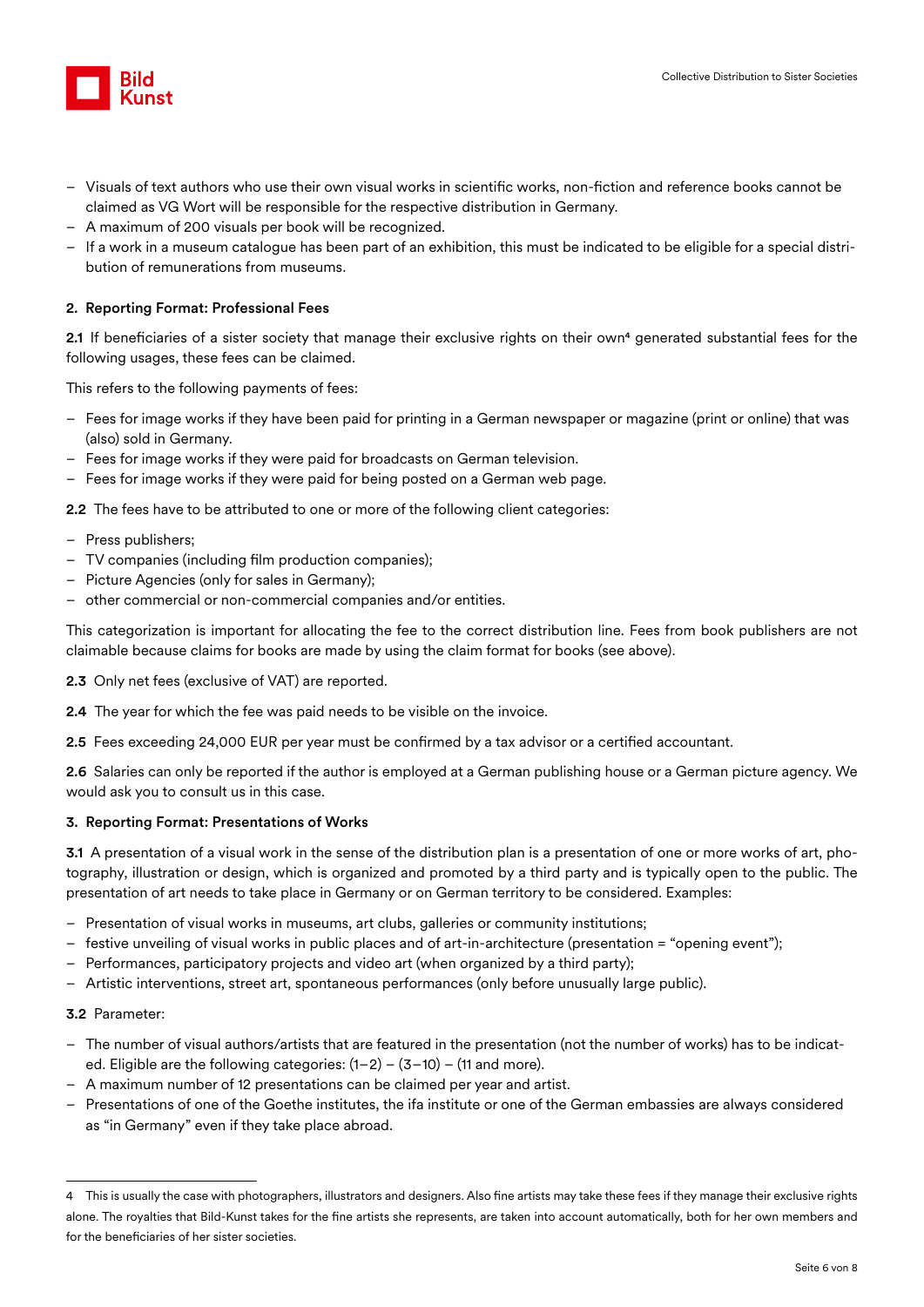

# 3.3 "Art-in-architecture"

- If a specific work of art (any creation class) has been commissioned for a placement in a specific building or on the premises of a specific building to remain in this position permanently, it is labeled "Kunst am Bau" (art-in-architecture) for the purposes of the distribution plan.
- The place must be in Germany or on the premises of a German embassy.
- The date of finalization and placement has to be 1/1/2021 or later.

# 4. Reporting Format: Single frame

4.1 Single frames of visual works can be reported if neither a fee for the corresponding image is claimed (see above) nor it is subject to a presentation that is claimed (see above).

4.2 Different creation classes are inquired in the claim format, but also for statistical purposes.

4.3 The work has to be published in one or more of the following categories:

- Newspapers or magazines (Print)
- Newspapers or magazines (Online)
- Websites
- TV

4.4 Specific rules for newspapers and magazines (Print):

- The print periodicals had to be published in German language in the respective year of usage and distributed in Germany.
- E-papers are treated as print versions for the purposes of the distribution.
- The ISSN of the newspaper has to be provided in the claim form. Alternatively, the ZDB-ID of the German National Library can be provided which can be retrieved from this website: [www.zdb-katalog.de.](http://www.zdb-katalog.de)
- Visuals of text authors who use their own visual works in scientific periodicals cannot be claimed as VG Wort will be responsible for the respective distribution in Germany.

4.5 Specific rules for newspapers and magazines (Online):

- The online periodicals had to be published in German language in the respective year of usage on a website with the following characteristics:
- a) Top-level domain features "de" or

b) it is a generic top-level domain and the content of the pages is in German and addresses a German audience. Generic top-level domains are e.g. "EU", "ORG", "INFO", "COM", "NET", "BIZ", "EDU", "INT".

- The ISSN of the paper has to be provided in the claim form. Alternatively, the ZDB-ID of the German National Library can be provided which can be retrieved from this website: [www.zdb-katalog.de.](http://www.zdb-katalog.de) If no such number is provided, the works can be reported as uses on websites (see below).
- Visuals of text authors who use their own visual works in scientific periodicals cannot be claimed as VG Wort will be responsible for the respective distribution in Germany.
- Up to 200 works can be reported per year as "periodicals online".
- 4.6 Specific rules for TV (cable retransmission):
- The visual works can be claimed by an author if they were broadcast on television with an average total German coverage in the usage year of at least 1.0%. Bild-Kunst is providing a list of the accountable channels on request.
- 4.7 Specific rules for websites:
- Visual Works can be claimed for an author if they were placed on a German web page for a period of six months or more during the usage year to be billed.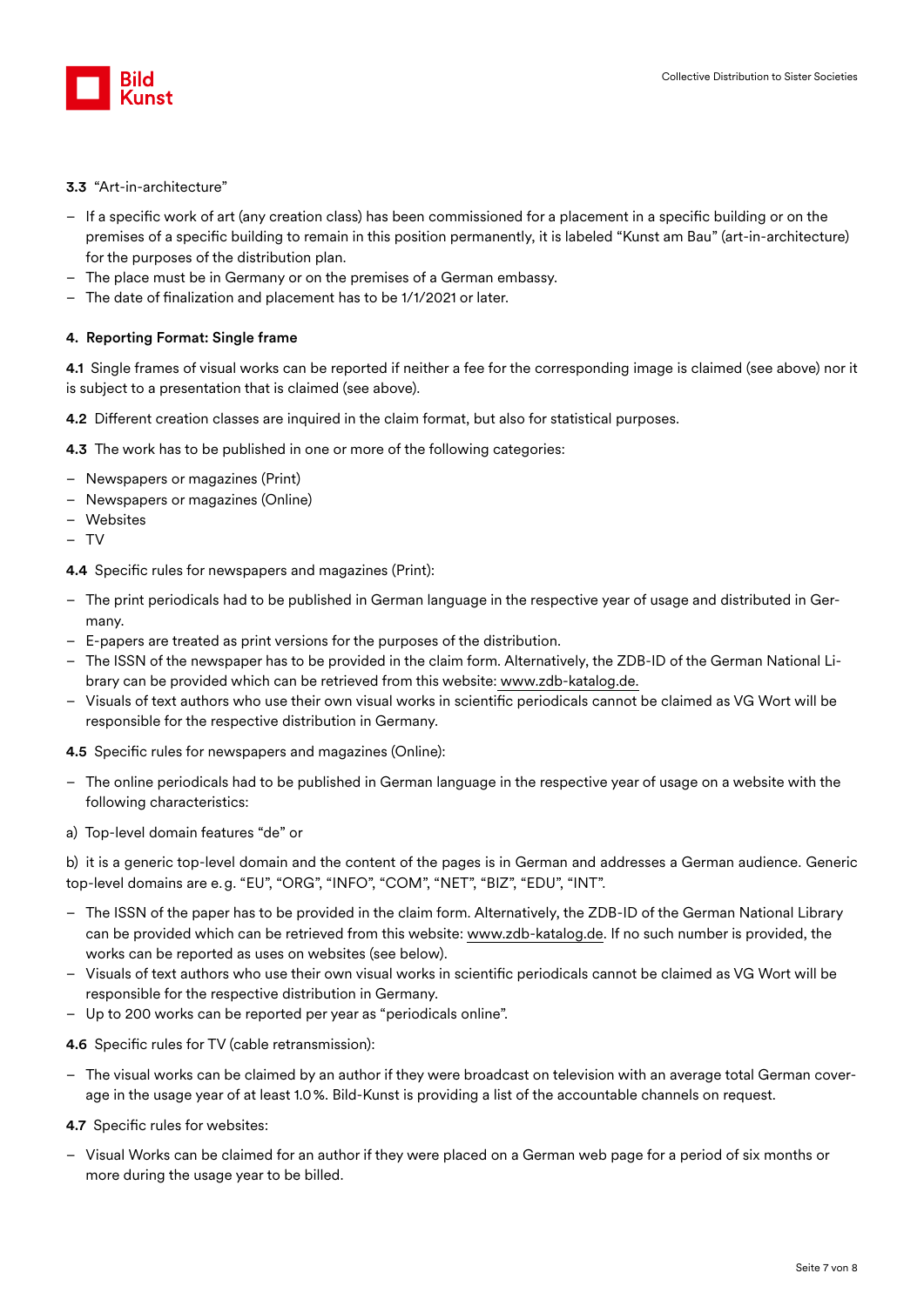

- A web page will be classified as "German" if its top-level domain features "de". It is also classified as "German" if a generic top-level domain was used and the content of the pages is also in German and addresses a German audience. Generic top-level domains are e.g. "EU", "ORG", "INFO", "COM", "NET", "BIZ", "EDU", "INT".
- A single image can only be claimed once per domain.
- In total, only 200 single images on web pages can be reported per author and year.
- Single frames on social media pages or in e-books can currently not be reported.

# F. Section 6 – Reporting procedure

# 1. Deadline for claims

The deadline for submission of claims relating to a specific year of use is always 30th June of the subsequent year, according to the distribution plan of Bild-Kunst.

Example: Claims for 2021 need be submitted by 30th June 2022 at the latest.

# 2. Content of claims

This document summarizes the content of reports for the different distribution lines. If a sister society intends to submit claims for one or more distribution lines to Bild-Kunst, they should contact Bild-Kunst in advance to discuss all necessary details. This document only serves to provide an overview for sister societies to assess whether a submission of claims to Bild-Kunst is worthwhile. The binding requirements for the content of claims can solely be found in the distribution plan of Bild-Kunst.

# 3. Claims procedure

Sister societies should report their claims electronically to Bild-Kunst.